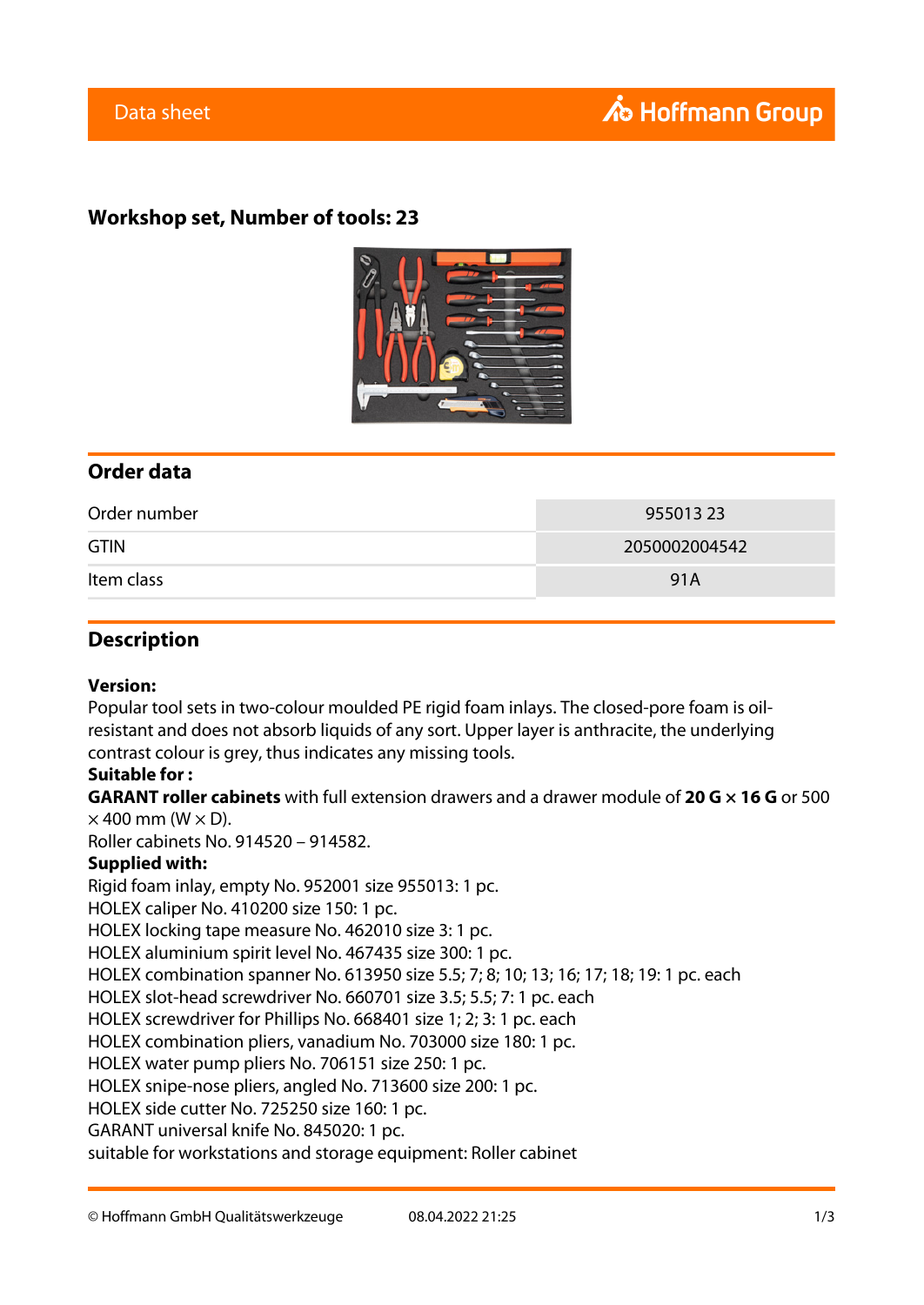$W$ idth: 500 mm Depth: 400 mm Width in G: 20 Depth in G: 16

# **Technical description**

| Depth in G                                      | 16                        |
|-------------------------------------------------|---------------------------|
| Number of tools                                 | 23                        |
| Width in G                                      | 20                        |
| Depth                                           | 400 mm                    |
| Width                                           | 500 mm                    |
| Version                                         | for roller cabinet drawer |
| suitable for drawer front height                | 75 mm                     |
| suitable for drawer front height                | 125 mm                    |
| suitable for drawer front height                | 200 mm                    |
| Rigid foam quality LD45, thickness              | 30 mm                     |
| Degree of fill of a drawer in units             | $20\times16$              |
| suitable for workstations and storage equipment | Roller cabinet            |
| Type of product                                 | Rigid foam inlay          |

## **Accessories**

| Combination spanner Width across flats 5,5 mm                       | 613950 5,5 |
|---------------------------------------------------------------------|------------|
| Screwdriver for slot-head, with power grip Blade width b 7<br>mm    | 6607017    |
| Screwdriver for Phillips, with power grip Cross-head size 2         | 6684012    |
| Combination spanner Width across flats 8 mm                         | 6139508    |
| Vernier caliper Vernier 1/20 Measuring range 150 mm                 | 410200 150 |
| Tape measure Band length 3 m                                        | 4620103    |
| Snipe nose pliers, angled, bright finished overall length<br>200 mm | 713600 200 |

© Hoffmann GmbH Qualitätswerkzeuge 08.04.2022 21:25 2/3